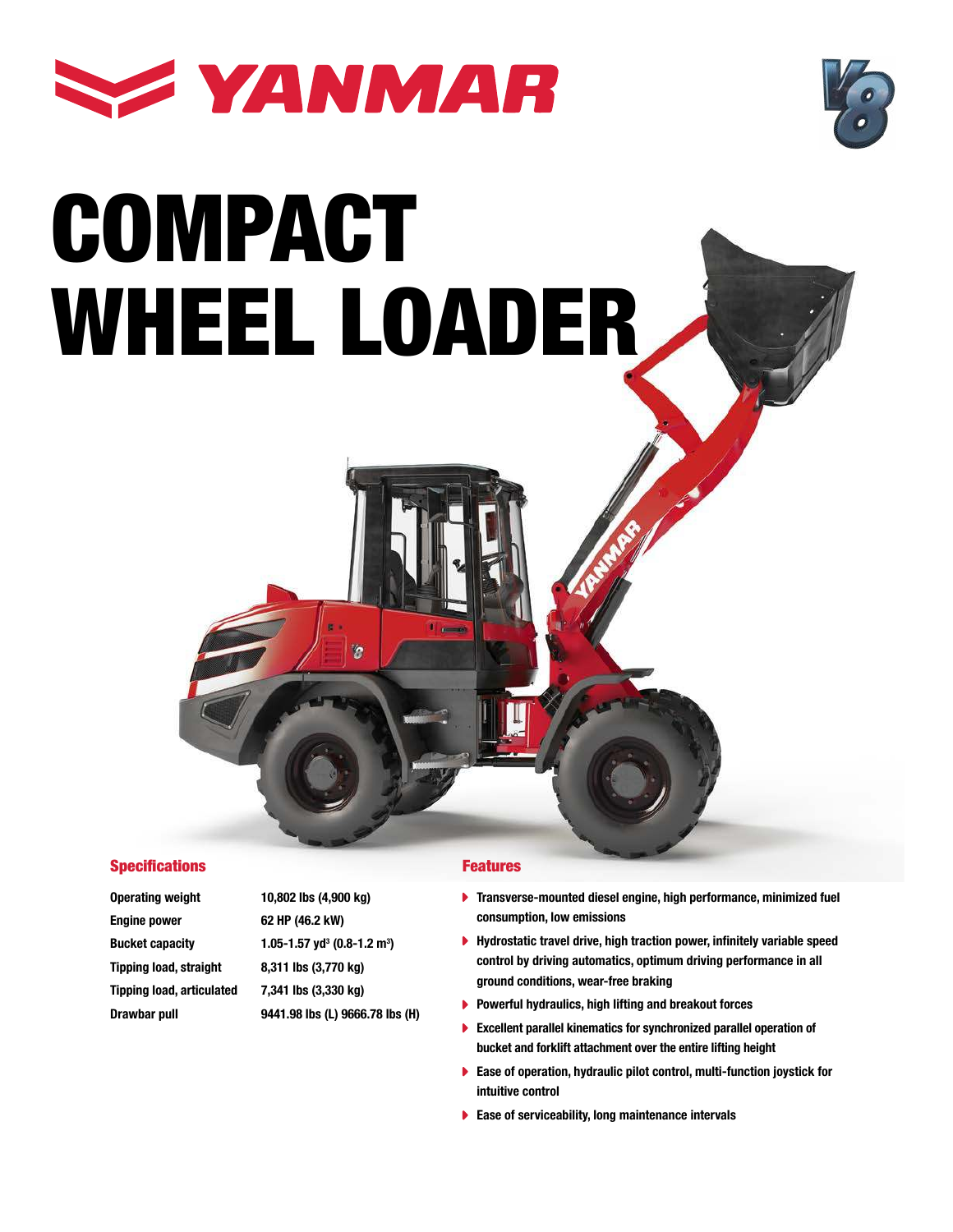## SPECIFICATIONS

#### OPERATING DATA, STANDARD EQUIPMENT

| Operating weight (SAE J 1197)                         | 10,802 lbs (4,900 kg) |
|-------------------------------------------------------|-----------------------|
| Tipping load, straight at full reach (ISO 14397-1)    | 8,311 lbs (3,770 kg)  |
| Tipping load, articulated at full reach (ISO 14397-1) | 7,341 lbs (3,330 kg)  |
| Total length, bucket on ground                        | 16' 6" (5,060 mm)     |
| <b>Total width</b>                                    | $6'$ 1" (1,850 mm)    |
| Turning radius at outside bucket edge                 | 13' 8" (4,160 mm)     |
| Wheelbase                                             | 6' 9" (2,100 mm) 81   |
| Total height (top of cab)                             | $8'$ 7" (2,640 mm)    |

#### ENGINE

| Manufacturer, model                        | YANMAR 4TNV98C                                                                          |
|--------------------------------------------|-----------------------------------------------------------------------------------------|
| <b>Type</b>                                | Diesel engine with intercooler, exhaust-gas optimised,<br>EPA Tier 4 Final / EC stage 5 |
| Combustion                                 | 4-stroke cycle, Common Rail injection                                                   |
| <b>Number of cylinders</b>                 | 4 in line                                                                               |
| <b>Displacement</b>                        | 3.3 Liter                                                                               |
| Net power rating at 2,200 rpm (SAE J 1349) | 62 hp (46.2 kW)                                                                         |
| Max. torque                                | 173 lb ft (235 Nm) @ 1,430 rpm                                                          |
| <b>Cooling system</b>                      | Water                                                                                   |

#### ELECTRICAL SYSTEM

| 12 V                   |
|------------------------|
| 12 V / 100 Ah          |
| 14V/95A                |
| 12 V / 3.5 hp (2.6 kW) |
| <b>Glow plugs</b>      |
|                        |

Lighting system in compliance with US/ISO standards, H7 headlamps.

#### POWER TRANSMISSION

Hydrostatic drive, closed circuit, independent from loader hydraulics. Perfected driving automatics, automatic optimisation and adjustment of drawbar pull and speed. Hydraulic motor power shift providing two speed ranges. Infinitely variable speed control forward and reverse. 4-wheel drive from reduction gear on rear axle via cardan shaft to front axle. Inching pedal for sensitive driving and stopping at high rpm. 4 speeds:

| <b>Standard version</b> | $0 \text{ mph} - 12.4 \text{ mph}$ |
|-------------------------|------------------------------------|
| S version               | 0 mph – 22.4 mph                   |

#### AXLES

Rigid front axle with 35% limited slip differential. Oscillating rear axle with 35% limited slip differential. Center-mounted disc brake.

## **TIRES**<br>Standard

405/70 R 18 SPT 9 Dunlop

#### BRAKES

| Service brake:   | Hydraulically actuated center-mounted disc brake,<br>acting on all 4 wheels via 4-wheel drive |
|------------------|-----------------------------------------------------------------------------------------------|
| Auxiliary brake: | Hydrostatic drive provides dynamic braking                                                    |
| Parking brake:   | Mechanically actuated center-mounted disc brake on front axle                                 |

#### STEERING

Articulated, 1 steering cylinder with final positioning damping on both sides, fully hydraulic through Load-Sensing priority valve, quick and easy steering even at engine idle-running speed. Total steering angle 80 deg.

#### FLUID CAPACITIES

| Fuel tank                     | 20 gal (75 l) |
|-------------------------------|---------------|
| Hydraulic system (incl. tank) | 15 gal (55 l) |



#### HYDRAULIC SYSTEM Max. pump capacity

Max. working pressure

| 17 gpm $(65 \text{ Vmin})$ |
|----------------------------|
| 3.634 psi (250 har)        |

Control unit: Proportional hydraulic valve with 3 control circuits, supplying work functions "Lift/Lower", "Dump/Tilt-back with high-speed control" and "3<sup>rd</sup> control circuit (1st additional control circuit)". Simultaneous, independent control of all movements. Hydraulic cylinders: 1 lifting cylinder, 1 tilt cylinder, all dual-action

The thermostatically controlled oil circuit ensures that the oil temperature is promptly reached and avoids overheating. Return filter installed in hydraulic tank allows for eco-friendly replacement of filter elements.

Fingertip control for 3rd control circuit, electro-proportional, oil flow limitation via machine function display, continuous operation. Installation on loader frame incl. couplings.

Hydraulically switchable float position by overdriving the pressure point "Lower" on the joystick, electrically switchable continuous operation function.

Single, four-way control lever (joystick) with integrated direction-of-travel switch and switch for additional control circuit.

#### LOADER FRAME

| Loader installation featuring true parallel linkage and hydraulic quick coupler |                                             |  |  |
|---------------------------------------------------------------------------------|---------------------------------------------|--|--|
| General-purpose bucket (SAE J 742)                                              | 1.05 yd <sup>3</sup> (0.80 m <sup>3</sup> ) |  |  |
| Lift capacity at ground level (SAE J 732)                                       | 10,800 lbs (48,000 N)                       |  |  |
| Breakout force at bucket edge (SAE J 732)                                       | 10.328 lbs (45.900 N)                       |  |  |

#### FORK LIFT ATTACHMENT

| Operating load (SAE J 1197) over the total lift and steering range             | 2,945 lbs (1,335* kg) |
|--------------------------------------------------------------------------------|-----------------------|
| Operating load in transport position, above ground level, total steering range | 5,512 lbs (2,500* kg) |
| Width of fork carrier                                                          | 4' 1" (1,240 mm)      |
| Length fork tines $4" \times 1.8"$ (100 mm $\times$ 45 mm)                     | $3' 6'' (1,100$ mm)   |
| <b>Stability factor</b>                                                        | 1.25                  |
| Load center from fork attachment point                                         | 22" (560 mm)          |

#### **CAR**

Rubber-mounted full-vision steel cab, ROPS (EN ISO 3471) and FOPS\*\* (EN ISO 3449) certified. Cab featuring two doors, intermittent wipers and washer (front and rear), tinted panoramic safety glass, sliding window on left-hand side, sun-blind.

Driver's seat MSG 85 (comfort version), with hydraulic cushioning, extra-high backrest, lumbar support, longitudinal and tilt adjustments, lap belt, in compliance with ISO 7096 and ISO 6683. Cab heating with 3-speed heater fan (choice fresh air/recirculating air) and windshield defroster, front and rear.

Standard: Air conditioning. Back-up alarm for reverse travel. Battery disconnector. Guard for fan wheel and V-belt. Immobilizer, electronic, keypad operation. 2 working floodlights, front. 2 working floodlight, rear. Rear axle weights, approx. 575 lbs (260 kg). Steering wheel with height and tilt adjustment.

| Cab exterior noise level | 101 dB (A) |
|--------------------------|------------|
| Cab interior noise level | 75 dB (A)  |

Noise level values measured in compliance with Directive 2000/14/EC and EN474. \*With rear axle weights

\*\*FOPS-approved only with skylight guard (optional)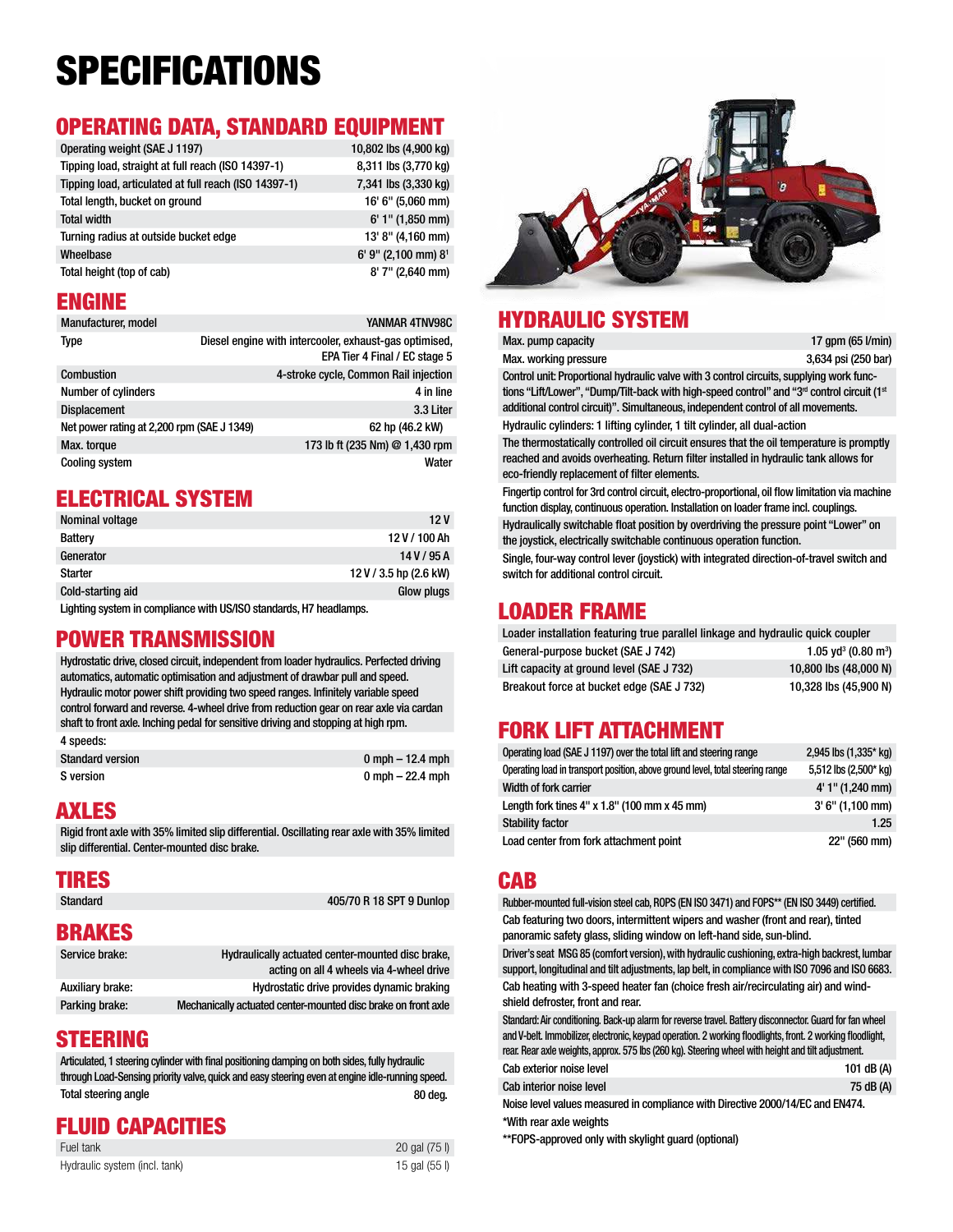#### DIMENSIONS GENERAL-PURPOSE BUCKET





#### FORK LIFT ATTACHMENT

Operating load over total lift range: 2,945 lbs (1,335 kg)\* Operating load in transport position: 5,512 lbs (2,500 kg)\* \*With rear axle weight



#### BUCKET TYPE

|                                                   | Capacity                                    | Density                                           | Width              | Dump height         |
|---------------------------------------------------|---------------------------------------------|---------------------------------------------------|--------------------|---------------------|
| General-purpose bucket, quick coupler (QC), teeth | 1.05 yd $3$ (0.80 m $3)$ )                  | 3,000 lbs/yd <sup>3</sup> $(1.8 \text{ t/m}^3)$   | $6'$ 1" (1,850 mm) | $8'$ 4" (2,550 mm)  |
| General-purpose bucket, QC, bolt-on cutting edge  | 1.05 yd <sup>3</sup> (0.80m <sup>3</sup> )  | 3,000 lbs/yd <sup>3</sup> $(1.8 \text{ t/m}^3)$   | $6'$ 1" (1,850 mm) | $8'3''$ (2,510 mm)  |
| Earth bucket, QC, teeth                           | 1.18 yd <sup>3</sup> (0.90 m <sup>3</sup> ) | 2,700 lbs/yd <sup>3</sup> (1.6 t/m <sup>3</sup> ) | $6'$ 1" (1,850 mm) | $8'$ 2" (2,485 mm)  |
| Earth bucket, QC, bolt-on cutting edge            | 1.18 yd $3(0.90 \text{m}^3)$                | 2,700 lbs/yd <sup>3</sup> $(1.6 \text{ t/m}^3)$   | $6'$ 1" (1,850 mm) | $8'$ 0" (2,445 mm)  |
| Light-material bucket, QC, bolt-on cutting edge   | 1.31 yd <sup>3</sup> (1.00 m <sup>3</sup> ) | 2,000 lbs/yd <sup>3</sup> $(1.2 \text{ t/m}^3)$   | $6'$ 1" (1,850 mm) | $7'$ 11" (2,435 mm) |
| Light-material bucket, QC, bolt-on cutting edge   | 1.57 yd $3$ (1.20 m $3)$ )                  | 1,333 lbs/yd <sup>3</sup> (0.8 t/m <sup>3</sup> ) | $6'$ 5" (1,950 mm) | $7'$ 10" (2,395 mm) |
| Multi-purpose bucket, QC                          | .99 yd <sup>3</sup> (0.75 m <sup>3</sup> )  | 2,700 lbs/yd <sup>3</sup> $(1.6 \text{ t/m}^3)$   | $6'$ 1" (1,850 mm) | $8'3''$ (2,525 mm)  |
| Side-dump bucket, QC, without teeth               | .92 yd <sup>3</sup> (0.70 m <sup>3</sup> )  | 3,000 lbs/yd <sup>3</sup> (1.8 t/m <sup>3</sup> ) | $6'$ 1" (1,850 mm) | $8'3''$ (2,450 mm)  |
| High-tip bucket, QC, without teeth                | .92 yd <sup>3</sup> (0.70 m <sup>3</sup> )  | 2,000 lbs/yd <sup>3</sup> $(1.2 \text{ t/m}^3)$   | $6'$ 1" (1,850 mm) | $11'$ 7" (3,540 mm) |
| Quarry bucket, QC                                 | .92 yd <sup>3</sup> (0.70 m <sup>3</sup> )  | 3,000 lbs/yd <sup>3</sup> $(1.8 \text{ t/m}^3)$   | $6'$ 1" (1,850 mm) | $8'$ 4" (2,530 mm)  |
|                                                   |                                             |                                                   |                    |                     |

#### EXAMPLES OF MATERIAL DENSITIES

Earth (top soil): Earth (moist), clay with gravel (dry): Earth (compacted), gravel (dry):

 $(1,512 \text{ kg/m}^3)$  Clay (dry), clay & gravel (wet), earth with sand & gravel:  $3,100 \text{ lbs/yd}^3$ Earth (dry): 2,650 lbs/yd<sup>3</sup> (1,572 kg/m<sup>3</sup>) Gravel (sandy), gravel (wet): 3,700 lbs/yd<sup>3</sup> 5,700 lbs/yd<sup>3</sup>  $(1,780 \text{ kg/m}^3)$  Clay (natural bed), clay (wet) 3,500 lbs/yd<sup>3</sup> (1,780 kg/m<sup>3</sup> )

 $(1,839 \text{ kg/m}^3)$  (2,195 kg/m<sup>3</sup> ) (2,077 kg/m<sup>3</sup> )